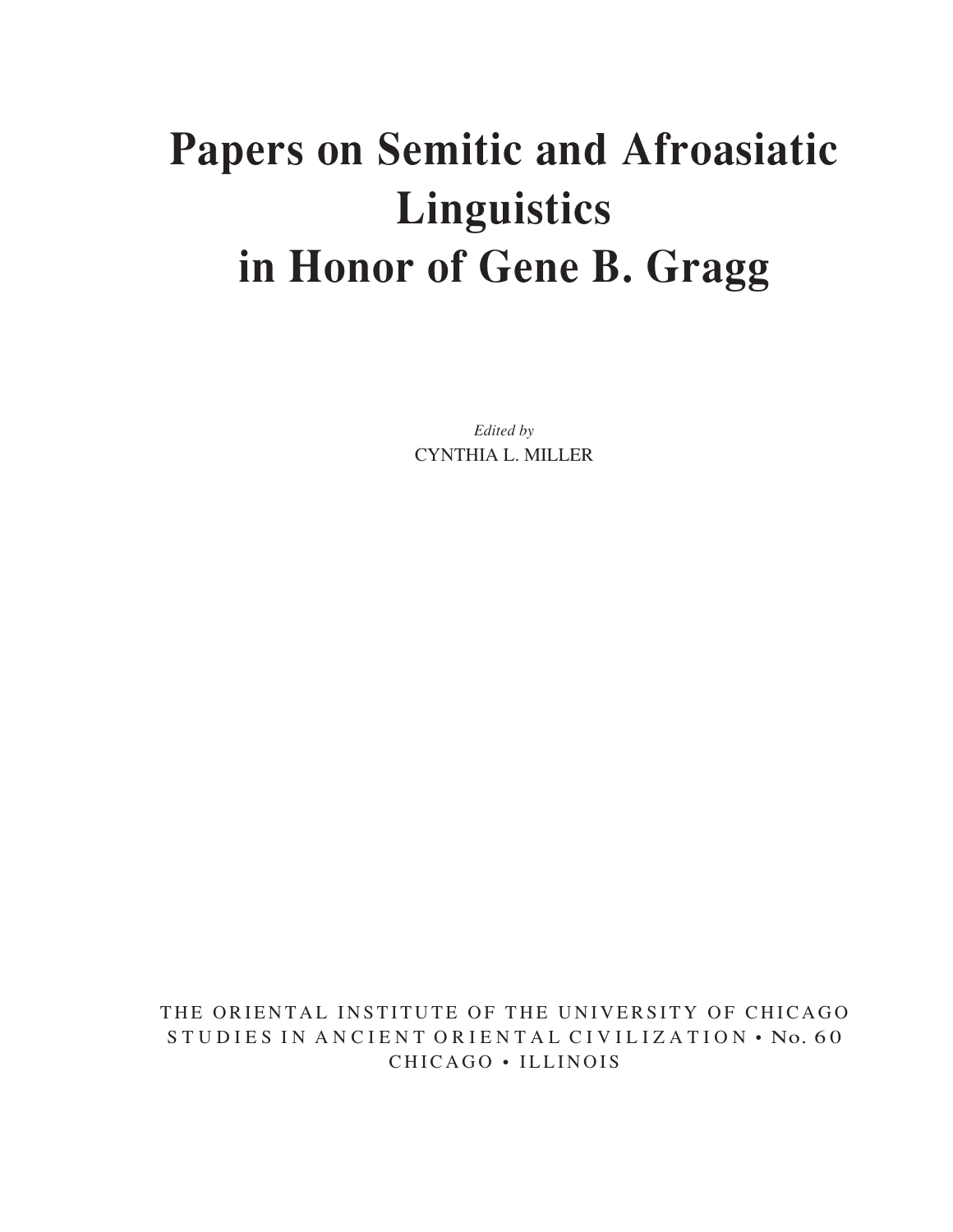## 11. AKKADIAN-EGYPTIAN LEXICAL MATCHES<sup>1</sup>

*Alexander Militarev*

## 11.1. Introduction

There are a number of lexical matches between Akkadian and Egyptian, at least some of which the present author regards as loanwords. Most of the examples analyzed below have been adduced in previous studies (especially in *HSED*), but almost none of them was treated as borrowing. Some of the examples were postulated as probable loans in Militarev 1984, but the publication was in Russian and remains unnoticed.

The examples discussed below can be conventionally divided into two broad groups — isolated matches in Akkadian and Egyptian and matches in Akkadian and Egyptian with Afrasian parallels. The former group can be subdivided according to the direction of influence — presumed Akkadian loans into Egyptian, presumed Egyptian loans into Akkadian, instances of borrowing with unclear direction, and uncertain cases.

## 11.2. Isolated Matches in Akkadian and Egyptian

## 11.2.1. Presumed Akkadian Loans into Egyptian

11.2.1.1. Akkadian [Old Babylonian] *nemsËtu* "washbowl" (*CAD* N/2 165), *namsû* "washbowl" (*CAD* N/2 245) *< mesû* "to wash, to clean" [Old Babylonian] (*CAD* M/2 30) *<* Semitic \**msw* "melt, dissolve, flood" (*HALOT* 604; Leslau 1987: 368).

Egyptian [Pyramid text] *nms.t* "Art Krug" (*Wb.* 2.269); compared to "babylon. *namåa*" (*Wb.* 2.269).

A deverbal origin of the Akkadian term implies an Akkadian loan into early Egyptian.

11.2.1.2. Akkadian [Old Babylonian on] *åappu* "(a container)"; Sumerian loan word written syllabically and as (DUG.)ÅAB (*CAD* Å/1 479); otherwise related to Semitic \**åap-* "basket" (*<* \**åpy* "weave, sew"?): Arabic *saff-at-* "panier, corbeille, etc., fait de feuilles de palmier" (Biberstein-Kazimirski 1860: 1.1096); Tigrinya *safi* "flat basket" (Kane 2000: 792), *säf* $i$ i "kind of sieve" (ibid. 798), Tigrinya *säfœ*÷, Amharic *sœfe-t*, Gurage *säf* "wicker basket" (Leslau 1979: 537); Soqoøri *m-séfi* "panier" (Leslau 1938: 289).

Egyptian [Eighteenth Dynasty] *sp.t* "ein Gerät aus Gold" (*Wb.* 4.97).

There are no visible parallels for the Egyptian term besides the Akkadian one, and the former's relatively late attestation speaks against its genuine origin. The Akkadian term, on the contrary, is attested in the early period of Akkadian and is either a Sumerian loan or an inherited Semitic word; in any case, it is etymologically motivated. Unless a chance look-alike, the present example represents an Akkadian loan into Egyptian.

11.2.1.3. Akkadian [Old Akkadian] *hubšašû* "(a bottle or cup)" (*CAD* H 215).

Egyptian [Greek period] hbs "Art Krüge für Myrrhe" (Wb. 3.257).

Compare as cognates Afrasian \**hubVs*- "vessel" (*HSED* no. 1366).

The precise correspondence of the triradical roots in both languages makes the possibility of a chance look-alike very low. In addition, the lack of parallels in other Afrasian languages and the late attestation of the Egyptian term as opposed to the early attestation of the Akkadian term suggest an Akkadian loan into Egyptian.

11.2.1.4. Akkadian [Old Babylonian] *makurru* (*makkūru*, *magurru*) "deep-going boat"; Sumerian loan word; written syllabically and as (GIŠ)MÁ.GUR<sub>8</sub> (*CAD M*/1 141). An alternative interpretation of the Akkadian noun is its secondary formation with *ma*- prefixed, compare *kΩru* "embankment, quay-wall, mooring place, harbor" [Old Akkadian on] (*CAD K* 231); cf. also Ge¿ez *kawra* "steer a ship" (Leslau 1987: 300) and Arabic (South Arabia) *kawwara* "place a boat in the water" (ibid.; regrettably, Leslau does not specify the dialect and source).

Egyptian [Twenty-second Dynasty] *mkr* "Art Schiff" (*Wb.* 2.163).

This is a very likely Akkadian loan (of Sumerian or Semitic origin?) into Egyptian.

<sup>&</sup>lt;sup>1</sup> This study was carried out within the framework of projects Human Languages"), and the Russian Jewish Congress ("Tower of Etymological Dictionary"), The Santa Fe Institute ("Evolution of friend, Gene Gragg.

supported by the Russian Foundation for the Sciences ("Biblical Babel"). I also express my gratitude to the Oriental Institute for the Etymologies"), the Russian Foundation for the Humanities ("Semitic opportunity to participate in the symposium in honor of my good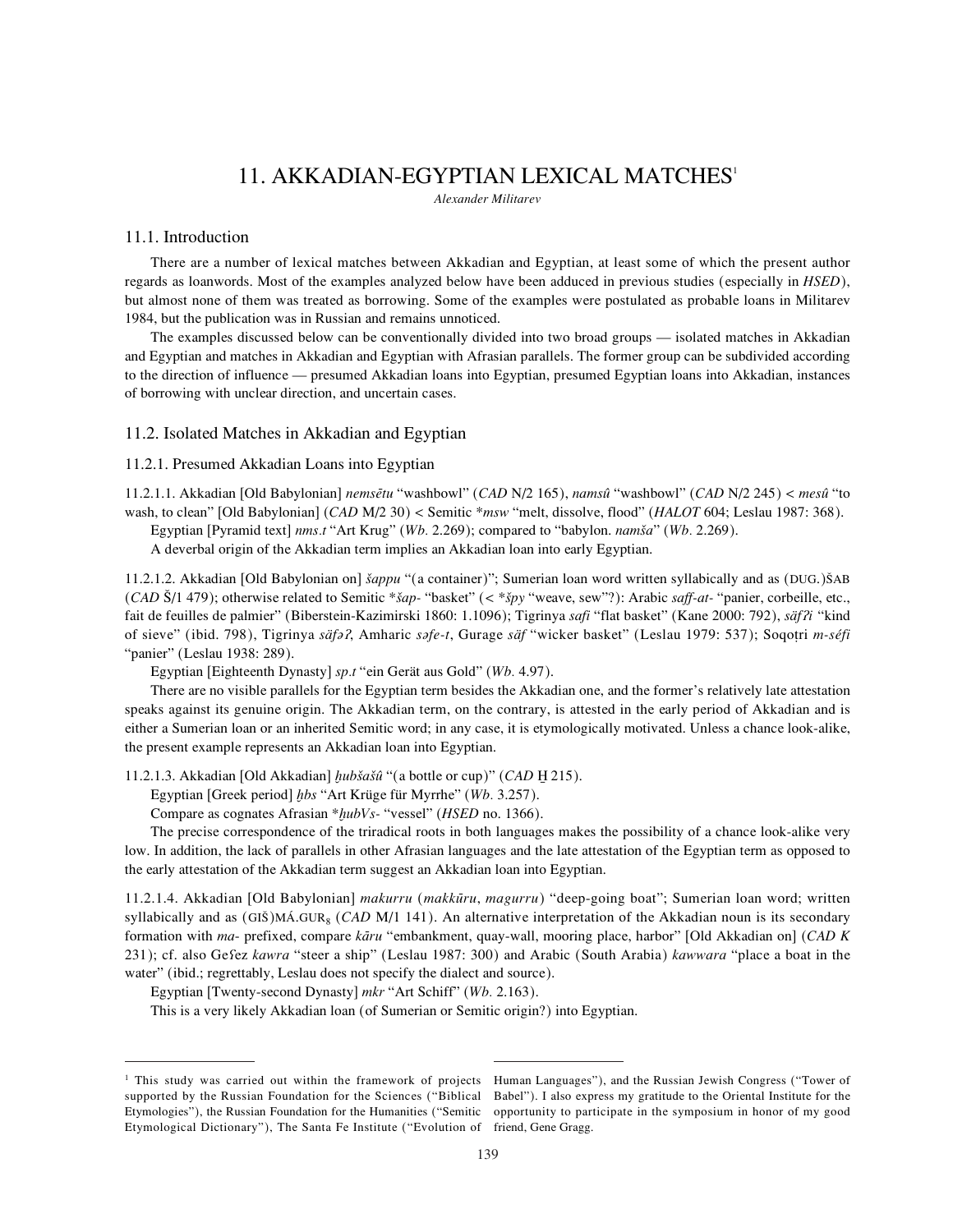11.2.1.5. Akkadian [Old Akkadian on] *kirû (kiriu)* "garden, orchard, palm grove" (*CAD* K 411); *<* Sumerian KIRIfl (*AHw* 485).

Egyptian [Middle Kingdom; Late Egyptian] *k˙ry* "Gärtner" (*Wb.* 5.108).

Is this an Akkadian term of Sumerian origin borrowed into Egyptian? Otherwise both derived from Afrasian *\*kwr* ~ *\**  $2kr$  "to cultivate" \**kiry-* ~ \* $kVw/2Vr$ - "garden, cultivated field" (Militarev 2002).

11.2.1.6. Akkadian [Old Babylonian on] *umΩmu*, auch *emammu*, *emΩmu* "Tiere, Getier" (*AHw* 1412).

Egyptian [Medical texts]  $\lim_{w \to 0} w$  "ein vierfüssiges Tier" (*Wb.* 1.186).

This is a special case, which does not entirely fit into this section. The Akkadian forms, compared to the Egyptian word in *HSED* no. 1122 as cognate < Afrasian \**fum-fam-* "animal," are more likely to continue Semitic \**hVm*/*w* $\bar{a}$ *m* "large wild feline" (cf. also ūmu "ein Mytischer Löwe" [*AHw* 1420]), see Militarev and Kogan 2005: Arabic hawwām "lion" (Biberstein-Kazimirski 1860: 2.1460), Tigrinya *hœmmäm* "leopard" (Littmann and Höfner 1956: 7); compare also North Cushitic: Beja *hiam* "cheetah" (Hudson 1996), *y`ham* "leopard" (ibid. 1996). In this case only the Egyptian term is to be treated as an isolated form. A semantic and structural affinity between Akkadian and Egyptian is too strong to be accidental. Is this an Akkadian loan in Egyptian with Akkadian \**h*- *> 0* rendered as ¿*-* in Egyptian?

#### 11.2.2. Presumed Egyptian Loans in Akkadian

11.2.2.1. Akkadian [lexical lists] *diåarru* "(a wild growing cereals)" (*CAD* D 160).

Egyptian [Old Kingdom, Middle Kingdom] *dår* "Körner (roter Farbe?)" (*Wb.* 5.491; likely *< dår* "red").

These words are compared in *HSED* no. 720 with a note that it may be "a cultural loanword?" Unless a chance coincidence, the Akkadian term is a loan word from Egyptian.

11.2.2.2. Akkadian [Old Babylonian, Mari, Standard Babylonian] *ašahhu* "storehouse" (*CAD* A/2 411]; "eine Art Speicher in *bÏt a*." (*AHw* 78).

Egyptian *wsh.t* (1)"Transportschiff für Lasten" [Old Kingdom, Middle Kingdom] (*Wb.* 1.366); (2) "Halle, Hof (Raum im Palast, Tempel)" [Pyramid text] (ibid.); probably < wsh "weit sein, weit" (*Wb.* 1.364).

Akkadian *ašahhu* and Egyptian *wsh.t* "hall," *sh.w* "wide space, yard" are compared, together with West Chadic Kirfi *åoko* "house," as cognates forms *<* Afrasian \**saq*- "house" in *HSED* no. 2200 (note that the very reconstruction of the Afrasian affricate \**q* and its reflexes in various Afrasian languages are so highly hypothetic that the Kirfi example may be disregarded). The Egyptian nouns are likely of deverbal origin from *wsh* "(to be) wide" with the meaning "spacious (ship, premises)," in which case the Akkadian term is a tenable loan from Egyptian.

11.2.2.3. Akkadian [Ur III, Standard Babylonian] *æawû* (*æabû, æa*÷ *û*; a kind of cloth); Akkadian loan word into Sumerian; the *h*.-cloth is used as a seat cover for thrones (*CAD* H 162–63).

Egyptian [Pyramid text] *[Biw.t* "Platte mit Undersatz, Opferplatte; Altar" (*Wb.* 3.226); *[Biy.t* "Art Altar" [Middle Kingdom; Eighteenth Dynasty] (*Wb.* 3.224).

Akkadian *ha?u* is compared to Egyptian  $h \partial w \cdot t$  in *HSED* no. 1308 as cognates < Afrasian \**ha?-*/\**haw*- "altar, throne"; however, such a meaning (and the corresponding object) could hardly exist in tenth millennium, to which I date the common Afrasian language. Unless a chance look-alike, perhaps a somewhat earlier Egyptian term with a broader meaning was borrowed into Akkadian.

## 11.2.3. Tenable Borrowings with Unclear Direction

11.2.3.1. Akkadian [Old Babylonian, Mari] *šurāmu* "(a container)" (*CAD* Š/3 339).

Egyptian [Old Kingdom] *å˙m.w* "Art grosser Krug" (*Wb.* 4.411), possibly *<*\**c^VrVm*-.

*HSED* no. 574: "Probably, a *Wanderwort.*"

The lack of other Afrasian parallels makes a common Afrasian origin unlikely, while the correspondence of the triconsonantal root skeletons speaks against a chance look-alike. Hence, a loan hypothesis is more tenable, though an early attestation in both languages gives no hint as to the direction of borrowing.

11.2.3.2. Akkadian [Neo-Assyrian] *pagalu* "a libation vessel" (*AHw* 808).

Egyptian [Middle Kingdom] *pg˙* "Schale, Napf" (*Wb.* 1.563), possibly *<*\**pVgVl-*.

These words were compared in *HSED* no. 1922 as cognates *<* **Afrasian SIC!** \**pagal*- "vessel."

This example is similar to the previous one, the only difference being an earlier attestation of the Egyptian term as an indirect argument for borrowing from Egyptian into Akkadian.

2.3.3. Akkadian [Neo-Babylonian] *åiddatu* "(a stand for a large vat)" (*CAD* Å/2 402); "ein Behälter," Late Babylonian "ein Holzgefäss" (*AHw* 1230); compared ibid. to Mishnaic Hebrew *åiddΩ*, Jewish Aramaic *åiddœtΩ-* "Kiste," Syriac *åeddœt* "Kruguntersatz" (West Semitic forms are likely Akkadisms).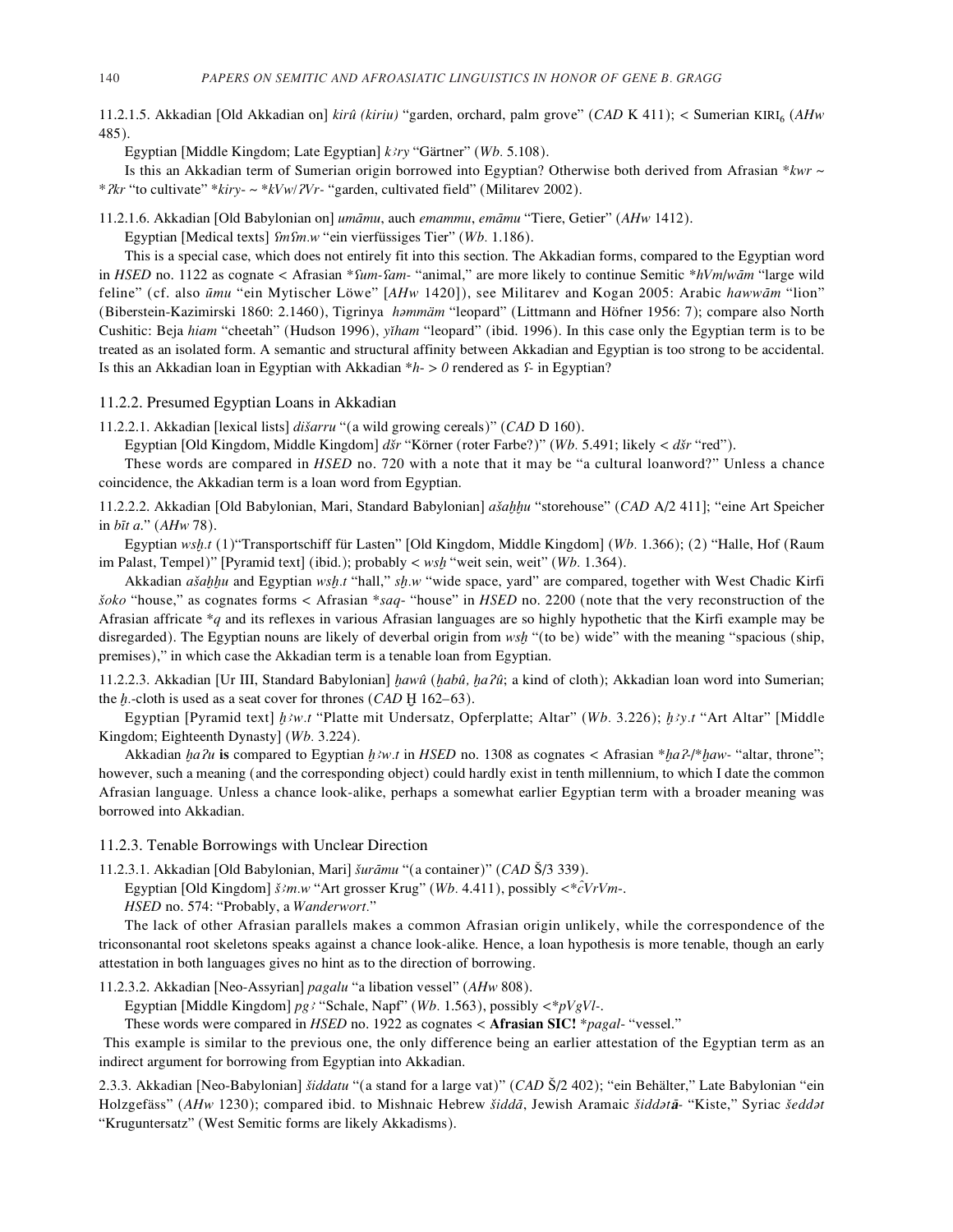Egyptian [Medical texts, Middle Kingdom] *ådy* "Art Behälter" (*Wb.* 4.568).

These words are compared in *HSED* no. 553 as cognates *<* Afrasian \**c^id*- "vessel." However, the lack of available parallels in other Afrasian languages speaks against the common Afrasian status of the Akkadian-Egyptian terms.

11.2.4. Less Certain Cases (loans or look-alikes equally possible)

11.2.4.1. Akkadian *inimmû* "a cup" (synonym list: *i-nim-mu-u = ka-a-su*; *CAD* I 148).

Egyptian [New Kingdom] *nm* "Grosses Gefäss (*Wb.* 2.264).

These words are compared in *HSED* no. 1875 as cognates *<* Afrasian \**nim-* "vessel." No other Afrasian parallels are adduced. However, there is only a partial coincidence in the root composition (note that Egyptian *n*- may reflect \**n*- or \**l*-) and meaning; the Akkadian term attested in a synonym list alone is not quite reliable.

11.2.4.2. Akkadian [Old Babylonian] *suΩdu*, *su*÷*Ωdu*, *sumΩdu*, *sumandu*, *s≥umΩdu* (an aromatic plant, probably *Cyperus esculentus*; *CAD* S 338).

Egyptian [Book of the Dead, Middle Kingdom] *<sup>º</sup> ıåd.t* "Art heiliger Baum in Heliopolis" (*Wb*. 1.136).

A partial coincidence in the root composition if *su <del>ໂά</del>du* is the main Akkadian protoform (note also that Akkadian *s* continues Semitic \**s <*Afrasian \**c* while Egyptian *å* reflects Afrasian lateral \**c√*-). The fact that the meanings are not well specified does not completely rule out a possibility of a common areal term, but rather speaks for a chance look-alike.

11.2.4.3. Akkadian [Middle Babylonian, Standard Babylonian, Middle Assyrian] *lammu* "almond tree; sapling"; Sumerian loanword GIÅ.LAM (*CAD* L 67).

Egyptian [Pyramid text] im: "ein Fruchtbaum: die männliche Dattelpalme?" (Wb. 1. 79).

Unless a chance look-alike, the Egyptian word can be an Akkadian loan, if the underlying form in Egyptian is \**lVm*- (which is only one of several opportunities) and the Akkadian term is indeed a Sumerism.

11.2.4.4. Akkadian [Standard Babylonian] *šallapānu* (šallabānu) "(a plant)" (*CAD* Š/1 247); [Middle/Young Babylonian lexical list] "ein Sumpfgrass?" (*AHw* 1148).

Egyptian [Middle Kingdom] *s˙p.t* "Lotusblatt" (*Wb.* 4.18), [New Kingdom] *srp.t* (*Wb.* 4.195); can go back to \**sVlVp*- or \**sVrVp*-.

These words are compared as cognates *<* Afrasian \**salap*- "plant" in *HSED* no. 2183. This comparison is questionable because of more than one possibility for reconstructing the underlying form of both terms, as well as the fact that the meaning in Akkadian is not well defined. Compare Arabic *salab*- "écorce de l'arbre ou du roseau; fibres d'un arbre particulier à l'Yémen dont on tresse des cordes" (Biberstein-Kazimirski 1860: 1.1118), which, if related to the Akkadian term, points to *šallabānu* hardly being comparable with the Egyptian example. If, however, the correct reading in Akkadian is *šallapānu* and -<sup>2</sup>- in the Egyptian form reflects -*l*-, then it is more likely an areal term, with the direction of borrowing unclear.

11.2.4.5. Akkadian [Old Akkadian on] *nΩæu* "lard" (*CAD* N 142).

Egyptian [New Kingdom] *nh≥h≥* "öl" (*Wb.* 2.302).

These words are compared in *HSED* no. 1836 with the note "a cultural word?" As for consonantal correspondences, note that Egyptian *h* reflects Afrasian \**h*, which is considered to regularly yield 0 in Akkadian but in quite a few cases also *yields <i>h*. On the other hand, the two terms may have a different origin. To Akkadian *nahu*, *nuhhu* compare Arabic *nuhh*-, *nahāhat*- "moelle" (Biberstein-Kazimirski 1860: 2.1219), and to Egyptian *nhh* compare Arabic *nhy* "agiter le lait dans un vase pour en faire du beurre" (Biberstein-Kazimirski 1860: 2.1218). Anyway, the possibility of an Akkadian loan into later Egyptian cannot be ruled out completely.

### 11.3. Matches in Akkadian and Egyptian having Afrasian Parallels

There are cases of Akkadian-Egyptian matches having parallels in other Afrasian languages which are likely to be treated as cognates going back to a common Afrasian protoform. However, in view of a series of obvious Akkadian-Egyptian cultural isoglosses (above), inter-borrowing even in such cases is possible. A few examples follow.

11.3.1. Akkadian [Old Akkadian, Standard Babylonian] *bu*÷*du* (*b"du*, or *pu*÷*du*, *p"du*; an implement; *CAD* B 303: "If the OIP 14 52 ref. is to be connected with the lexical and bilingual evidence, the meaning may be narrowed down to a spatula or a spoon"); *b"du*, *bu*÷*du* "ein Gerät aus Holz u Metall" (*AHw* 135).

Egyptian [Medical Texts] *b˙d.t* "Schopflöffel (zum Schöpfen von öl)" (*Wb.* 1.432). Among other possibilities, the word may reflect \**b*  $2d$ .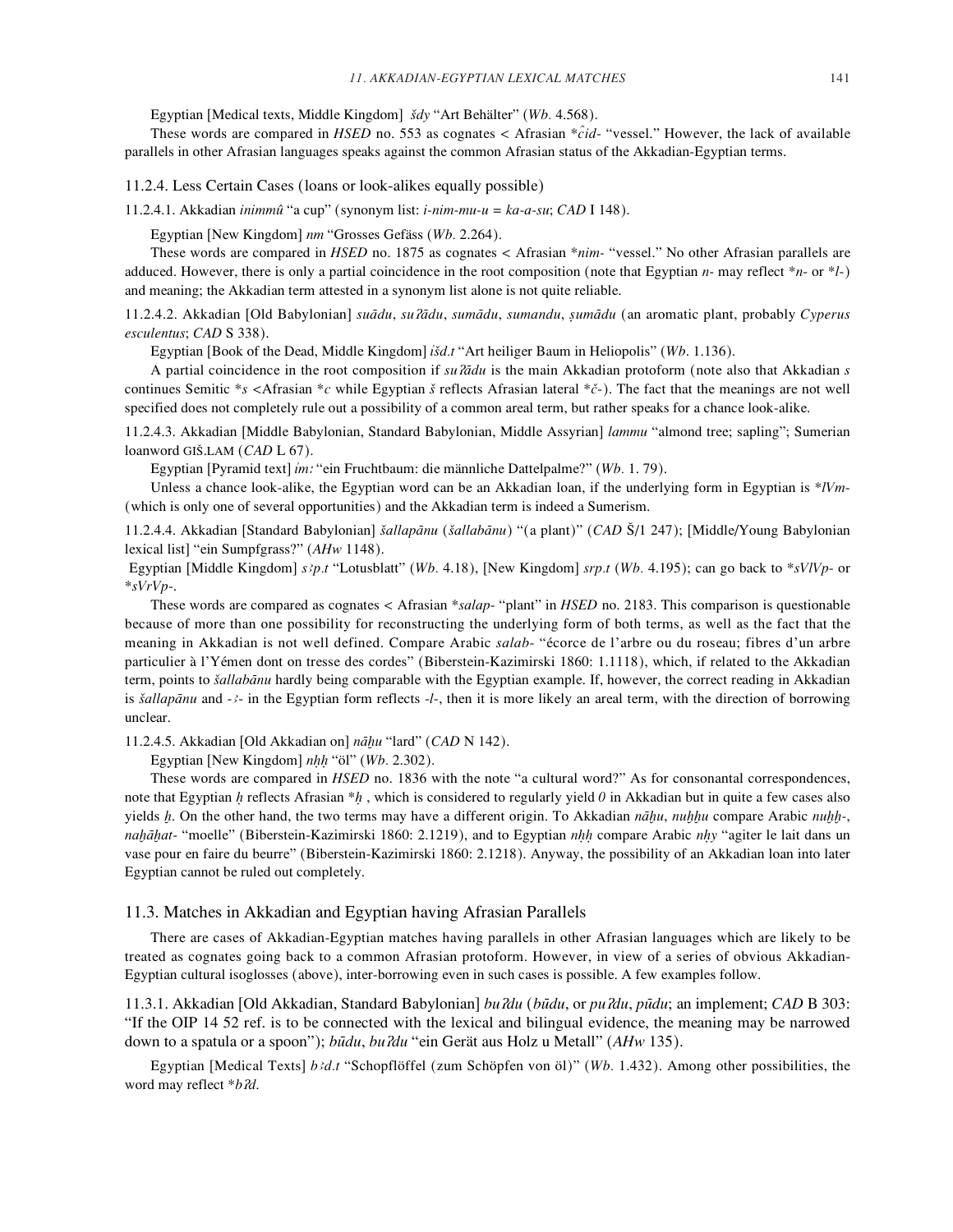These words are compared as cognates in *HSED* no. 299 under the reconstructed protoform \**bo?Vd*-, together with East Chadic: Mokilko *boode*, Bidiya *booda* "gourd." Compare also Berber: Qabyle *a-buyeddu* "pot spécial pour servir le bouillon de couscous (et le beurre fondu)" (Takács 1999: 106 after Dallet 1982).

The connection of the Akkadian and Egyptian terms as cognates in *HSED* was criticized in Takács 1999: 105 ("The common origin…is more than dubious. The meaning of the Akkadian word is obscure"). However, the comparison seems to me not unlikely.

Though both Akkadian and Egyptian terms may, together with Mokilko *boode*, Bidiya *booda* and Qabyle *a-buyeddu*, continue Afrasian \**bu?d*-, a specific meaning"spoon/dipper" of the Egyptian and probably of the Akkadian term is better explained as borrowing of one of the forms from the other, any of which may well be inherited from the Afrasian protoform. The direction of borrowing is a tangled issue: on the one hand, the Akkadian term is isolated in Semitic, which makes its priority problematic; on the other hand, it is attested since a much earlier period than the Egyptian one.

11.3.2. Akkadian [Old Babylonian, Ras Shamra, El Amarna, Nuzi, Neo-Assyrian, Neo-Babylonian] *d"d-* "kettle" (*CAD* D 170); Ugaritic *dd* "medida de capacidad; recipiente" (*DLU* 129); Hebrew *d"d* "cooking pot; basket" (*HALOT* 215); Syriac *d"dΩ* "olla" (Brockelmann 1928: 144), Jewish Aramaic *d"dΩ* "boiler, caldron, pot" (Jastrow 1950: 283), Mandaic *duda* "cauldron" (Drower and Macuch 1963: 104); Goggot *duddiyä* "kind of jar" (according to Leslau 1979: 199, *<* Somali *diddo*; rather an inherited Semitic word).

Egyptian [Old Kingdom] *dd.t* "Schale; Topf für Bier, Salbe" (*Wb.* 5.502).

West Chadic: Angas *dadūt* "a small bottle-shaped calabash" (Foulkes 1915).

These words are compared as related forms in HCVA 5: 13. Either the words are common Afrasian or the Akkadian word was borrowed into Egyptian.

11.3.3. Akkadian [Middle Babylonian] *rÏbu* "(a vessel)" (*CAD* R 323).

Egyptian [late] *rb* "Art Topf (aus Kupfer)" (*Wb.* 2.414) *<*\**rVb*- or \**lVb*-.

Central Chadic: Zime-Batna *rub≥u* (Sachnine 1982), Mada *érb≥e-å* (Barreteau and Brunet 2000), Mofu *rœb≥a-s^*(Barreteau and Bléis 1990) "pottery clay" (-*s^*- suffixed in Mada and Mofu?).

In *HSED* no. 2110, Akkadian, Egyptian and Central Chadic Margi *r√r√ba* are compared as cognates *<* Afrasian \**rib*- "vessel." One wonders whether the Akkadian and Egyptian words are Common Afrasian or a chance look-alike, or the late Egyptian is an Akkadian loan.

11.3.4. Akkadian [Standard Babylonian, lexical list] *ubbuntu, uppuntu* "a vessel" (*AHw* 1400).

Egyptian [Old Kingdom] *hbn.t* "Art grosser Krug" (*Wb.* 2.487).

West Chadic *\*HVbyan-/\*bVHyan*-: Mupun *b≥éèn* "bottle gourd," Sura *b≥èπèn* "gourd" (*HSED* no. 1205).

East Chadic \**bVn-* "pumpkin": Gabri *ti-bini*, Kabalai *tœ-bœni*, Kwang *bone <* Afrasian \**hVben*- (ibid.).

In *HSED* no. 1121, the Akkadian form *uppunu* is compared to Egyptian [Greek period] ¿*fn* "ein Gefäss" (*Wb.* 1.183) and West Chadic: Ngizim *f* $\partial n\hat{a}$  "calabash," Central Chadic: Tera *fènan* "calabash," Mbara *fánáy* "pot." All are treated as cognates *<* Afrasian *\**¿*ufan*- "vessel." This comparison is problematic not only because in the Akkadian term, \*¿- in the Anlaut and *-pp-* in the Inlaut, corresponding to *f-* and *-f-* in the Egyptian match, represent only one of the possibilities (my comparison faces the same difficulty), but also because the Chadic forms hardly go back to *\*fufan*- as they are expected to preserve some traces, at least vocalic, of the initial \*f-. At the same time, Egyptian *hbn.t* is compared (in *HSED* no. 1205) with Akkadian *habannatu* "(a container)" [occurring in Mari, El Amarna, Standard Babylonian, and as an Akkadian loan word in Hittite] (*CAD* H 7), West Chadic \**HVbyan-/\*bVHyan-*: Mupun *b*é*èn* "bottle gourd," Sura *b*é*en* "gourd" and East Chadic \*bVn- "pumpkin": Gabri ti-bini, Kabalai ta-bani, Kwang bone < Afrasian \*hVben-. However, it is Akkadian ubbuntu (but not *uppuntu*) which exactly corresponds to Egyptian *hbn.t* and the latter Chadic forms, unlike Akkadian *æabannatu* with *h*- reflecting \**h*- or even \**h*- but not \**h*-.

If reading of the Akkadian word as *ubbuntu* is the correct one, a common origin of the quoted Akkadian, Egyptian, and Chadic forms from Afrasian \**hVbVn*- is quite tenable, though a borrowing of the later Akkadian term (isolated in Semitic, at that) from Egyptian cannot be ruled out.

11.3.5. Akkadian [Babylonian lexical lists] *tannu* "wooden bowl" (*AHw* 1391).

Egyptian [Greek period] *tn.w* "Korb (aus Binsen)" (*Wb.* 5.310).

West Chadic: Polchi *tán* "water pot."

These words are compared in *HSED* no. 2368 as cognates *<* Afrasian \**tan*- "container." An isolated Chadic form does not seem sufficient to grade this root as Common Afrasian. It may well be an Akkadian loan into late Egyptian.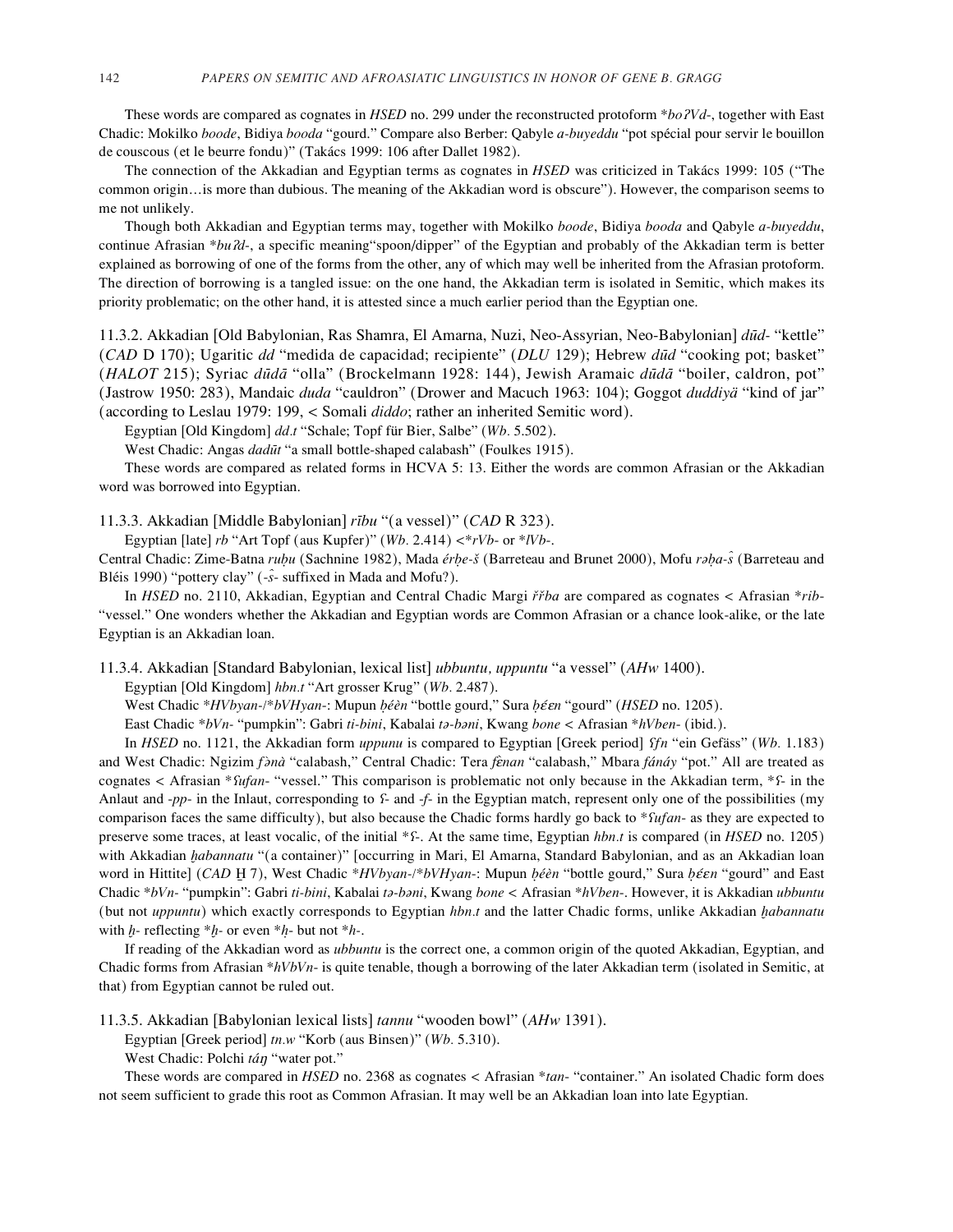11.3.6. Akkadian *åaduppu* (a basket) *<* Sum DUB + *øuppu*; lex. *åa-du-ub* = GÁ≈DUB *åa-du-up-pu* Ea IV 286. Variant of *pisanduppu* (*CAD* Å/1 61).

Egyptian [New Kingdom] *sdf* "Art Mass für Feigen" (*Wb.* 4.370).

Central Chadic: Mofu *åidèf* "pot" (*HSED* no. 2161).

These words are compared as cognates *<* Afrasian \**saduf-*/\**siduf*- "container" in *HSED* no. 2161. It appears to be an Akkadian loan (*<* Sumerian) in late Egyptian (then borrowed into Mofu?).

11.3.7. Akkadian [Old Babylonian on] *åaåå"gu* (*åuåå"gu*, *åuåå"qu*) "(a tree)" (as wood used for frames, doors, wheel rims, etc.; *CAD* S/2 176).

Egyptian [Pyramid text] *ssd≤*"Art kostbares Holz (aus Syrien), als Material für Geräte (Möbel u.ä.)" (*Wb.* 4.279).

These words are compared in *HSED* no. 2204 as cognates *<* Afras. \**sasog*- "tree," redupl. *<* \**sog*- "tree, wood" (*HSED* no. 2269): Central Chadic: Mafa *soegwe* "firewood"; East Cushitic: Somali *sogsog* "kind of acacia" ("Acacia Etbaica" Abraham 1962: 226).

The Akkadian, Mafa, and Somali forms are likely *<*\**sagw*(*sagw*)-, while the Egyptian term (costly wood from Syria!) looks like a loan from Akkadian.

11.3.8. Akkadian [Neo-Babylonian] *æallimu* "a k. of raft" (only plural *æallimΩnu*; *CAD* H¯45).

Egyptian [Old Kingdom, Middle Kingdom, Eighteenth Dynasty] *æmn.ty* "Art Schiff" (*Wb.* 3.283), metathesis *<* \**æVmVl*-?

Central Chadic \**h≥*/*hulum-* "boat": Mbara *hùlùm* (Tourneux et al., 1986), Musgu *h≥òlúm*, *hullum* (Lukas 1941). Is this a common Afrasian or an areal term?

11.3.9. Akkadian *kukkû* "darkness (as a name for the netherworld)" lex. < Sumerian (prob. KU<sub>10</sub>.KU<sub>10</sub>; *CAD* K 498).

Egyptian [Pyramid text] *kk* "dunkel sein," *kkw* "Finsternis, Dunkel; von der Dunkelheit der Unterwelt" (*Wb.* 5.142–43). West Chadic \**kuwi-*: Mupun *kūo* kūo (Frajzyngier 1991), Sura *kòo* (Jungraithmayr 1963–64), Ankwe *kwo* "darkness" (Kraft 1981), Angas *kukwi* "absolutely dark" (Foulkes 1915), Bokkos *kìkyaw* "became black" (Jungraithmayr 1970).

This is a most entangled case. There is an obvious cultural influence reflected in a specific meaning related to the netherworld. One wonders whether it can be an inherited Egyptian term (cognate to Chadic) borrowed into Akkadian (whence into Sumerian)?

#### 11.4. Conclusions

A relevantly large number of specific Akkadian-Egyptian lexical isoglosses listed and discussed above can hardly be a result of chance coincidence. Since most of them can neither be well explained as Afrasian terms of common origin, interborrowing is the most plausible explanation. In most cases, the direction of borrowing seems to be from Akkadian into Egyptian, though there are several cases of presumably the reverse direction. The above presumptions, if true, testify to cultural contacts between the Akkadian-speaking area and Egypt starting from the earliest written period, and not only in the first millennium before the common era. In terms of semantics it is worth mentioning that out of twenty-six presumed Akkadian-Egyptian contact terms, thirteen (50%) refer to vessel names, and five (almost 25%), to plant names.

It would not be prudent for a linguist to speculate about extra-linguistic issues such as the significance of this or that semantic class of linguistic borrowing for elucidating cultural influences or about historical periods, concrete events, and locations which may have served as the historical background for the assemblage of data adduced in the present study, especially when the history of both parties of the claimed contacts has already been studied adequately. In presenting instances of possible cultural contact between ancient cultures, my goal is to direct the attention of the historians of the ancient Near East to this linguistic phenomenon.

As for comparative Afrasian linguistics, distinguishing between inherited and borrowed lexical items is one of the most sophisticated and delicate problems. It is sufficient to mention cases of generally accepted Sumerian loanwords in Akkadian whence they are thought to spread in other Semitic, some of which, on closer analysis, turn out to be Akkadisms in Sumerian, supported by reliable Semitic and even Afrasian cognates. There are other cases of seemingly well established Cushitic loanwords in Ethiopian Semitic, to which reliable Arabic and other Semitic parallels happen to be found thus posing the question: are they, on the contrary, Semitisms in Cushitic or should they be treated as common Afrasian lexemes? The established Egyptian-Semitic inter-borrowings, besides several isolated Egyptian loans in Ugaritic, Aramaic, Arabic, Neo-Babylonian and Neo-Assyrian, are mostly limited to a three dozens well-adapted Egyptian loans in Biblical Hebrew pointing to rather early close contacts between Egypt and the Canaanite populations and several hundreds lexical items of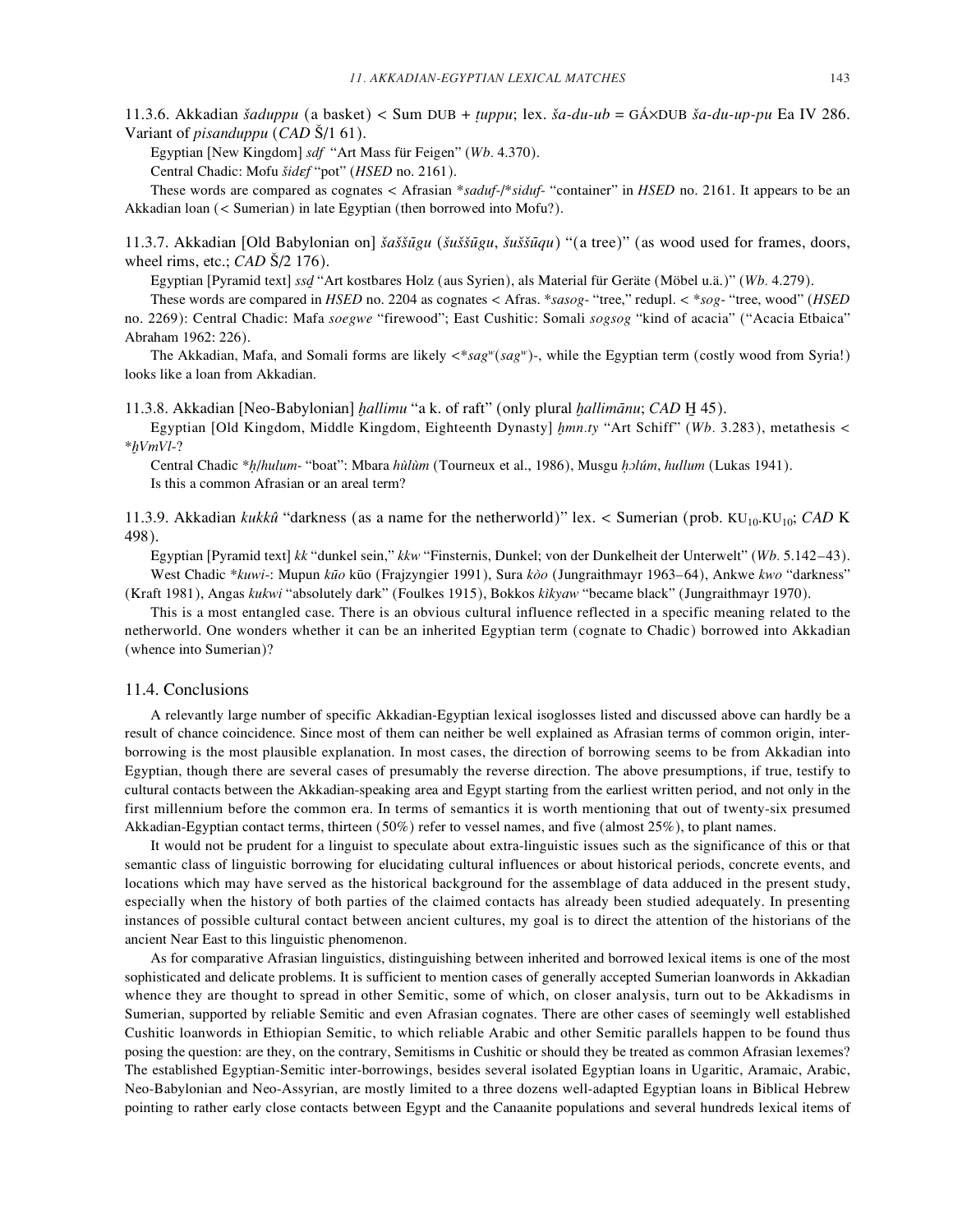presumably West Semitic origin attested in Egyptian literature of the New Kingdom, with a small group of still earlier loans from what seems to be the West Semitic language area. If the data adduced in the present contribution (dedicated to my good old friend Professor Gene Gragg, with his unusually wide scope of linguistic interests), and their interpretations by the author hold water, the long-lasting Akkadian-Egyptian lexical contacts will add new dabs to that picture.

#### Bibliographic Abbreviations

| AHw | Soden, W. von., 1965–1981. Akkadisches Handwörterbuch. Wiesbaden: Otto Harrassowitz.             |
|-----|--------------------------------------------------------------------------------------------------|
| CAD | Oppenheim, Leo; Erica Reiner; and Martha T. Roth, editors, 1956–. The Assyrian Dictionary of the |
|     | <i>Oriental Institute, The University of Chicago. Chicago: The Oriental Institute.</i>           |

- *DLU* Del Olmo Lete, G., and J. Sanmartín, 1996–2000. *Diccionario de la lengua ugarítica* 1–2. Barcelona: Editorial AUSA.
- *HALOT* Koehler, L., and W. Baumgartner, 1994 –1996, 1999–2000. *The Hebrew and Aramaic Lexicon of the Old Testament* 1–3, 5–6. Leiden: Brill.
- HCVA Diakonoff, I. A.; A. Belova; A. Militarev; and V. Porkhomovsky, 1995. "Historical Comparative Vocabulary of Afrasian." *St. Petersburg Journal of African Studies* 3: 5–26; 5: 4–32.
- *HSED* Orel, V. E., and O. V. Stolbova, 1995. *Hamito-Semitic Etymological Dictionary: Materials for a Reconstruction*. Leiden, New York and Cologne: Brill.
- *Wb.* Erman, A., and H. Grapow, 1957–71. *Wörterbuch der aegyptischen Sprache* 1–7. Berlin: Akademie Verlag.

## Bibliography

#### Abraham, Roy Clive

- 1962 *Somali-English Dictionary*. London: University of London Press LTD.
- Barreteau, Daniel, and Yves Le Bléis
- 1990 *Lexique mafa: langue de la famille tchadique parlée au Cameroun.* Paris: ORSTOM, Librairie Orientaliste Paul Geuthner.
- Barreteau, Daniel, and André Brunet

2000 *Dictionnaire Mada*. Berlin: Dietrich Riemer.

Biberstein-Kazimirski, Albert de

1860 *Dictionnaire arabe-français*. Paris: Théophile Barrois.

## Brockelmann, Carl

1928 *Lexicon Syriacum.* Halle: Max Niemeyer.

## Dallet, Jean-Marie

1982 *Dictionnaire kabyle-français*. Parler des At Mangellat (Algérie). Paris: Société d'études linguistiques et anthropologiques de France.

## Drower, Ethel Stefana, and R. Macuch

1963 *A Mandaic Dictionary.* Oxford: Clarendon Press.

#### Faulkner, Raymond Oliver

1962 *A Concise Dictionary of Middle Egyptian*. Oxford: Clarendon Press.